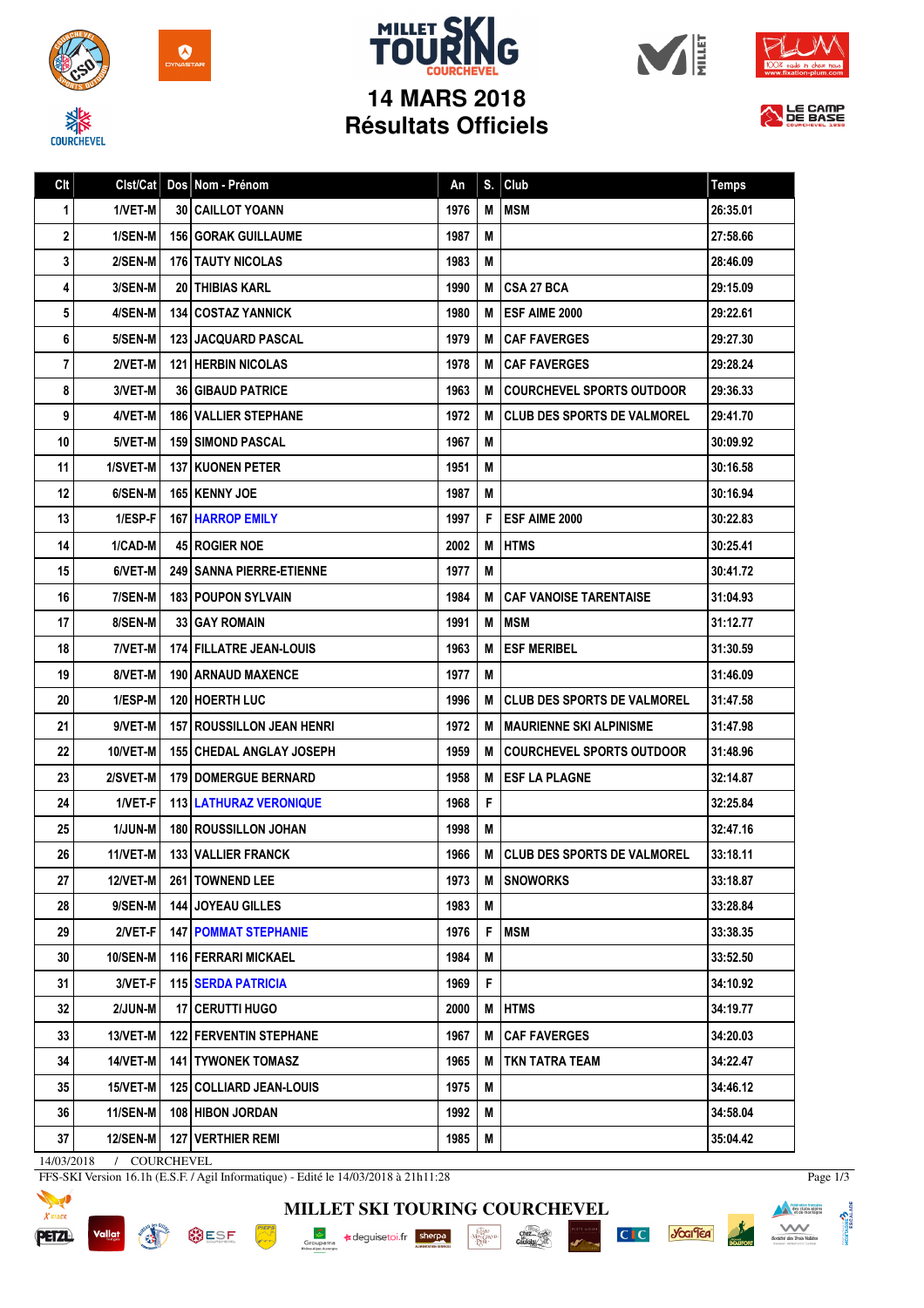| Clt | Clst/Cat        | Dos Nom - Prénom                            | An   | S. | Club                              | <b>Temps</b> |
|-----|-----------------|---------------------------------------------|------|----|-----------------------------------|--------------|
| 38  | 1/SVET-F        | <b>130 FAVRE ARMELLE</b>                    | 1956 | F  | <b>ESF PRALOGNAN LA VANOISE</b>   | 35:04.97     |
| 39  | 16/VET-M        | <b>230 I DURAND-TERRASSON ROLAND CLAUDE</b> | 1960 | M  |                                   | 35:15.63     |
| 40  | <b>13/SEN-M</b> | <b>111 ANDRE ARTHUR</b>                     | 1990 | M  |                                   | 35:20.24     |
| 41  | 1/MIN-M         | <b>124 LEDUC THEO</b>                       | 2005 | M  | <b>CLUB DES SPORTS COURCHEVEL</b> | 35:23.37     |
| 42  | 17/VET-M        | 256 PETITJEAN ROBERT                        | 1959 | M  |                                   | 35:24.12     |
| 43  | <b>14/SEN-M</b> | <b>172 WALKER STUART</b>                    | 1985 | M  | <b>TEAM ACCELERATE / SCOTT UK</b> | 35:31.00     |
| 44  | 18/VET-M        | <b>151 PINET FREDERIC</b>                   | 1977 | M  |                                   | 35:32.59     |
| 45  | 19/VET-M        | <b>114 DE THIERSANT PASCAL</b>              | 1962 | M  | <b>COURCHEVEL SPORTS OUTDOOR</b>  | 35:37.99     |
| 46  | 1/SEN-F         | <b>109 CAILLET PAULINE</b>                  | 1983 | F  | <b>ESF COURCHEVEL</b>             | 35:40.37     |
| 47  | 20/VET-M        | <b>119 CATELLA NICOLAS</b>                  | 1974 | М  | <b>CLUB DES SPORTS VALMOREL</b>   | 35:51.60     |
| 48  | 4/VET-F         | <b>145 APPOLONIA JENNY</b>                  | 1978 | F  | <b>MSM/CSO</b>                    | 36:04.34     |
| 49  | 21/VET-M        | 184 VIALLY LAURENT                          | 1974 | M  | <b>CLUB DES SPORTS COURCHEVEL</b> | 36:07.72     |
| 50  | 3/JUN-M         | <b>117 MERMILLOD ALEX</b>                   | 1999 | M  |                                   | 36:09.11     |
| 51  | 2/SEN-F         | <b>299 MOREAU CLEMENTINE</b>                | 1990 | F  |                                   | 36:15.91     |
| 52  | <b>15/SEN-M</b> | <b>136 GROMIER ARNAUD</b>                   | 1982 | M  | <b>IMSM</b>                       | 36:57.17     |
| 53  | 22/VET-M        | <b>205 MOTTIER PHILIPPE</b>                 | 1973 | M  |                                   | 37:20.31     |
| 54  | 23/VET-M        | <b>170 DURAND DIDIER</b>                    | 1970 | M  |                                   | 37:33.39     |
| 55  | 3/SEN-F         | <b>253 GARCIN ALICE</b>                     | 1990 | F  |                                   | 37:35.34     |
| 56  | 5/VET-F         | <b>146 CHEVASSU CLAUDE</b>                  | 1964 | F  | <b>ESF COURCHEVEL</b>             | 37:37.24     |
| 57  | 4/SEN-F         | 211 CLAVET ANGELE                           | 1987 | F  | <b>ESF COURCHEVEL VILLAGE</b>     | 37:44.22     |
| 58  | 3/SVET-M        | <b>237 THURIER HENRI</b>                    | 1958 | M  | <b>IESF COURCHEVEL VILLAGE</b>    | 38:03.76     |
| 59  | 2/SVET-F        | <b>164   GACHET-MAUROZ PASCALE</b>          | 1958 | F  | <b>ESF COURCHEVEL VILLAGE</b>     | 38:03.86     |
| 60  | <b>16/SEN-M</b> | 203 ROCHET JEAN-STEPHANE                    | 1989 | M  |                                   | 38:20.25     |
| 61  | 1/MIN-F         | 248 BLANC ELISA                             | 2004 | F  | <b>CLUB DES SPORTS COURCHEVEL</b> | 38:30.39     |
| 62  | 24/VET-M        | <b>208 VITALE CRISTIANO</b>                 | 1970 | M  |                                   | 38:49.31     |
| 63  | 25/VET-M        | 188 PAULY JEAN-CLAUDE                       | 1961 | M  |                                   | 39:12.28     |
| 64  | 5/SEN-F         | <b>126 RENARD LAETITIA</b>                  | 1985 | F. |                                   | 39:18.99     |
| 65  | 4/SVET-M        | 187   ALLEN RICK                            | 1954 | М  |                                   | 40:05.22     |
| 66  | <b>26/VET-M</b> | <b>158 VINCENT DANIEL</b>                   | 1959 | М  |                                   | 40:05.39     |
| 67  | 6/VET-F         | 118 EXCOFFIER CELINE                        | 1974 | F  | <b>COURCHEVEL SPORTS OUTDOOR</b>  | 40:14.52     |
| 68  | 17/SEN-M        | <b>222 JOURDAN ARNAUD</b>                   | 1983 | M  |                                   | 41:22.05     |
| 69  | 6/SEN-F         | <b>292 ASTIER CHLOE</b>                     | 1993 | F  |                                   | 41:59.06     |
| 70  | <b>27/VET-M</b> | <b>294 PACHOUD DENIS</b>                    | 1959 | М  |                                   | 42:22.81     |
| 71  | 3/SVET-F        | 229 TREMEAUX EDITH                          | 1958 | F  |                                   | 42:45.22     |
| 72  | 7/SEN-F         | 212 EVEN LOLA                               | 1989 | F  |                                   | 42:53.98     |
| 73  | <b>28/VET-M</b> | 282 PETRACIN STEPHANE                       | 1965 | M  |                                   | 43:36.61     |
| 74  | <b>18/SEN-M</b> | 219 BARTHES QUENTIN                         | 1990 | М  |                                   | 44:02.49     |
| 75  | <b>29/VET-M</b> | 235 BORNER PETER                            | 1963 | M  |                                   | 44:35.08     |
| 76  | 5/SVET-M        | 152 BARLET NOEL                             | 1958 | М  |                                   | 44:40.83     |
| 77  | 30/VET-M        | 269 DAVID FRANCK                            | 1961 | M  |                                   | 45:09.19     |
| 78  | 31/VET-M        | 220 CAILLON JEFF                            | 1962 | М  |                                   | 45:12.22     |
| 79  | 32/VET-M        | <b>254 CANCRE VIRGILE</b>                   | 1966 | M  |                                   | 45:39.71     |

14/03/2018 / COURCHEVEL

FFS-SKI Version 16.1h (E.S.F. / Agil Informatique) - Edité le 14/03/2018 à 21h11:30

Page 2/3